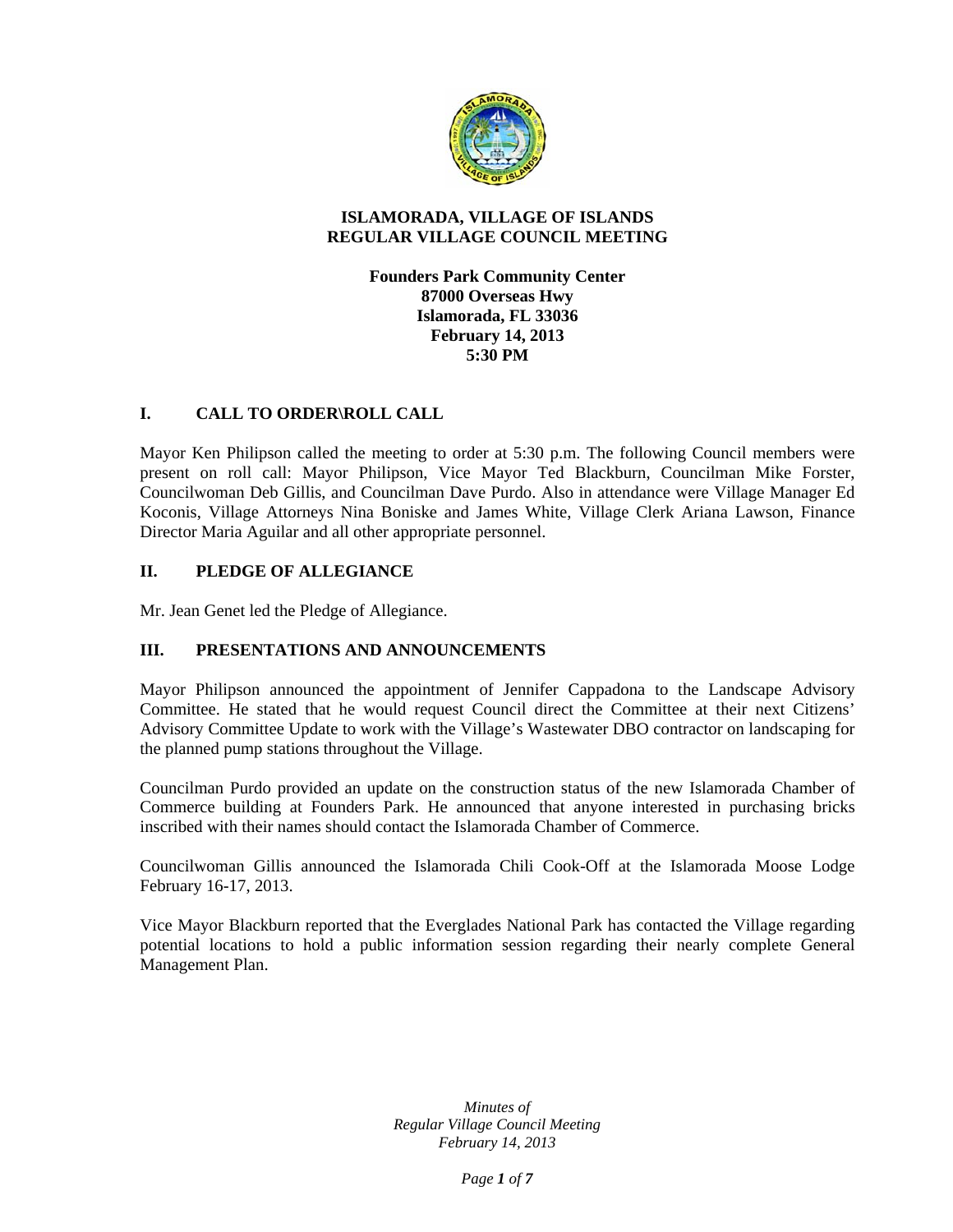### **A.** Presentation Regarding Operation of Green Turtle Hammock Preserve – The Jacoby Group

Carl Hampp, Florida Executive Director of Jacoby Development, Inc., detailed a proposal on behalf of Jim Jacoby, founding member and CEO of the The Jacoby Group, to open a marine research educational and research facility at the Village's Green Turtle Hammock property.

Councilwoman Gillis made a motion to direct staff to work with The Jacoby Group to develop an Operating Agreement for consideration by Council at a future Village Council Meeting. Council voted all in favor.

# **IV. PUBLIC COMMENT**

Mayor Philipson opened up public comment. Ron Levy, Islamorada, requested Council and staff consider how recent pay raises approved for the Key Largo Wastewater Treatment District Board will affect the Village. Larry Barr, North Plantation Key, spoke regarding the Village's permitting process and wastewater repaving with regard to stormwater management. Angel Borden, Islamorada, requested Council direct staff to go out to bid for solid waste services. Mayor Philipson closed public comment.

Councilman Purdo requested as a future agenda item the formation of a charter review committee.

# **V. AGENDA: Request for Deletion / Emergency Additions**

Mayor Philipson announced, and Village Attorney James White read the resolution title for, the following emergency addition to the agenda:

> Proposed Resolution Establishing an Ad Hoc Planning and Development Services Citizens Advisory Committee

Council decided not to assign a staff member liaison unless requested by the Committee.

Mayor Philipson called for public comment; there was none.

Council assigned a final report submission deadline and Committee sunset date of May 9, 2013, and requested staff schedule a Special Call Joint Workshop with the Ad Hoc Planning and Development Services Citizens Advisory Committee and the Local Planning Agency (LPA) no later than May 9, 2013. Cheryl Culberson, LPA member, stated that the May 9, 2013 meeting date should be sufficient for the LPA's participation in the process.

Councilman Forster offered a motion to approve; Vice Mayor Blackburn seconded the motion. The motion passed 5-0.

The following Committee member nominations were made:

Mayor Philipson – Ken Gentes Vice Mayor Blackburn – Brett Ekblom Councilman Forster – Don Horton, who will be resigning from the LPA Councilwoman Gillis – Dave Boerner Councilman Purdo – Roger Young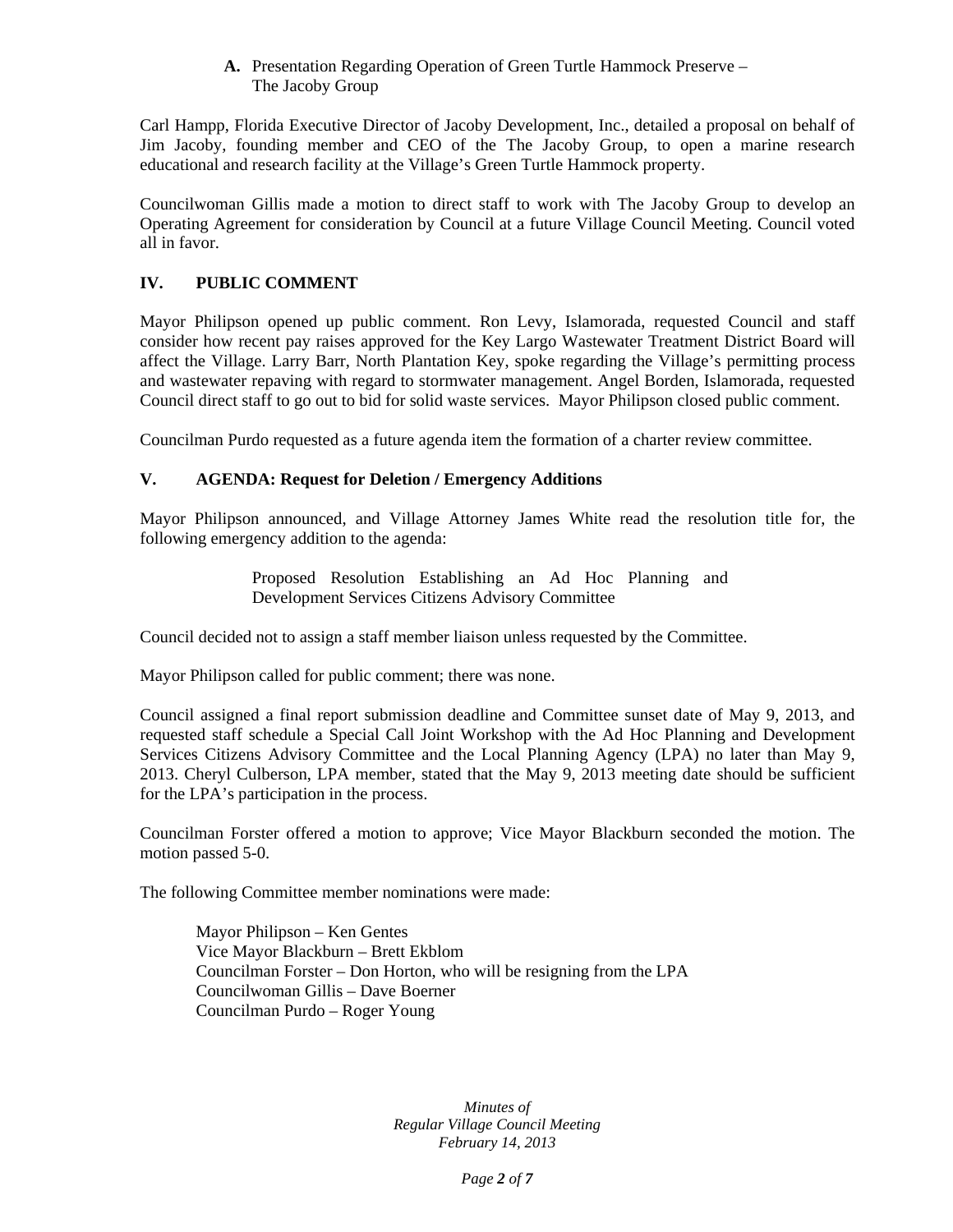### **VI. CITIZENS' ADVISORY COMMITTEE UPDATES**

**A.** Presentation by Ad Hoc Solid Waste Citizens' Advisory Committee – Chairperson Dave Boerner

Committee Chairperson Dave Boerner distributed copies of "Report to the Village Council, Islamorada, Village of Islands on the Solid Waste Services Contract" and summarized the Committee's recommendations. Mayor Philipson requested Council address the recommendations at the February 28, 2013 Regular Village Council Meeting.

Mayor Philipson invited Carolyn Wightman to provide an update on behalf of the Parks & Recreation Citizens' Advisory Committee. Ms. Wightman advised of upcoming events including the Gigantic Nautical Flea Market, Woofstock and Bay Jam. Ms. Wightman stated that the Committee advises Council against the Village authorizing gate installation at any location at Gimpy Gulch, and she expressed support for The Jacoby Group's proposed plans for the Green Turtle Hammock Park. Vice Mayor Blackburn requested the Committee conduct an inventory of the Village's public properties and suggest future uses for the properties to Council.

# **VII. VILLAGE MANAGER REPORTS AND UPDATES**

At Council's request, Village Manager Ed Koconis provided a summary to Council of the Village's current abandoned/distressed properties ordinance and how it differs from and/or is similar to those of other municipalities. Council discussion ensued regarding amendment of the current ordinance and the possibility of registering and conducting monthly inspections of violating properties. Vice Mayor Blackburn suggested the Village explore contracting cleanup and then placing liens on offenders. Councilman Forster stated that might be worth pursuing if it is determined not to be cost-prohibitive. Council directed staff to work with a distressed properties consulting company to determine whether such a project would be cost-effective in the Village.

### **VIII. CONSENT AGENDA**

**A.** Minutes: **TAB 1**

December 13, 2012 Special Call Village Council Meeting Executive Session

January 10, 2013 Special Call Village Council Meeting Executive Session

January 10, 2013 Special Call Village Council Meeting Executive Session

January 10, 2013 Regular Village Council Meeting

January 24, 2013 Special Call Village Council Meeting Executive Session

**B.** Resolution Approving Assignment and Assumption of Agreement **TAB 2** For Solid Waste Collection, Disposal and Recycling Services between the Village and Veolia ES Solid Waste Southeast, Inc. to Advanced Disposal Services Solid Waste Southeast, Inc.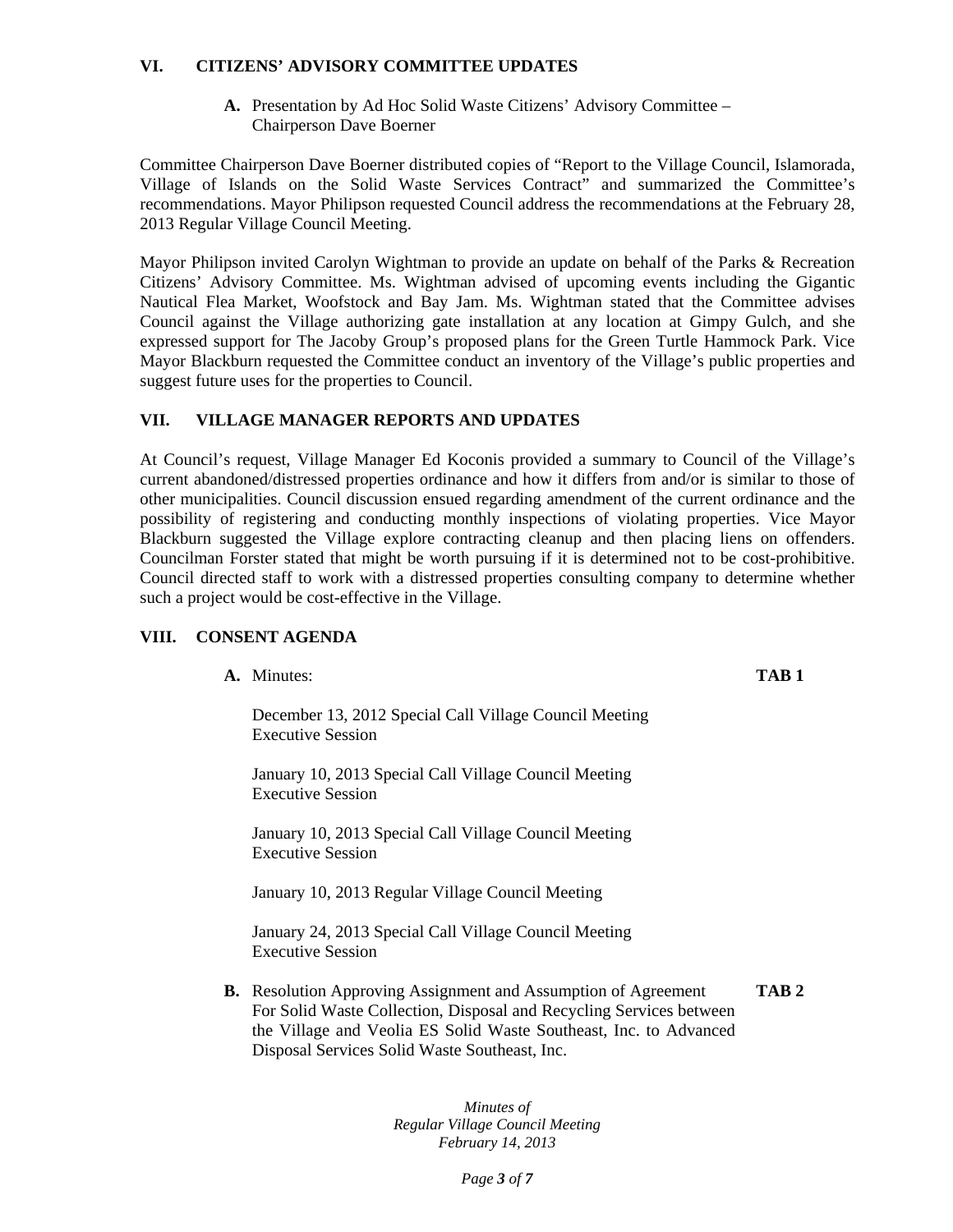Councilwoman Gillis offered a motion to approve the Consent Agenda. Councilman Purdo seconded the motion. Mayor Philipson called for all in favor. The motion passed 5-0.

# **IX. ORDINANCES**

**A.** First Reading – Proposed Amendment to Noise Ordinance **TAB 3** 

Village Attorney James White read the title. Village Manager Ed Koconis presented the report.

Mayor Philipson called for public comment.

Dave Feder, Islamorada, demonstrated decibel ranges and discussed various factors influencing sound measurements, including lowness of frequency and proximity of noise source. Mr. Feder recommended the Village use an A-weighted scale at the point of the complaint and that to accurately gauge volume, offending music should be turned off to determine the level of ambient noise prior to measuring the music. Mr. Feder offered the services of Island Community Entertainment (ICE) in conducting a local study if Council so wished. He recommended that the Village spend a couple of months conducting readings throughout the Village, training staff and establishing local decibel baselines for comparison. Mr. Feder noted that any event with a band is currently required to obtain a special events permit, and noise levels around the perimeter of the event should already be checked.

Council discussion ensued over the appropriate dB levels and whether to measure offending noise from the music source of the source of the complaint.

Mayor Philipson again called for public comment. William Mackenzie, Islamorada, stated that unfair music restrictions may drive visitors to other towns in search of music. Cheryl Culberson, Islamorada, cited Air Force base studies on noise restrictions and encouraged Council to enforce the current plainly audible threshold rather than amend the ordinance to utilize a decibel noise measurement system instead. Bernie Kay, Islamorada, and Karen Paxton, Islamorada, spoke in support of establishing time limits in the proposed ordinance amendment. Samuel Maher, Islamorada, reiterated Dave Feder's comments regarding the subjective nature of measuring music and suggested time limits may ameliorate the issue when noise stems from special events.

Doug Young, Manager of Hog Heaven and Whale Harbor, stated that the plainly audible measurement standard does not work. Mr. Young stated that his establishment and others have expended considerable funds complying with the existing plainly audible ordinance, including the installation of reduced amplifiers and noise curtains. He stated that he would be amenable to an 80-90 dB limit at the point of complaint. David Ball, Islamorada, encouraged Council to measure noise at the source. Mayor Philipson closed public comment.

Further Council discussion ensued, after which Council directed staff to bring forward a revised Second Reading of the amended ordinance reflecting the following changes at a future Village Council Meeting: to measure noise from the complainant's property line; not to differentiate between commercial and residential noise; to distinguish between daytime and nighttime dB limits; to use a dBA (no dB-B/C distinction) standard of measurement; to establish 80 dBA as the daytime noise limit; to establish 60 dBA as the nighttime noise limit with the exception of New Year's Year, when the limit would be 80 dBA until 12:30 am; to require special event permits to also comply with each of the aforementioned requirements; to strike the multifamily dwelling exceptions.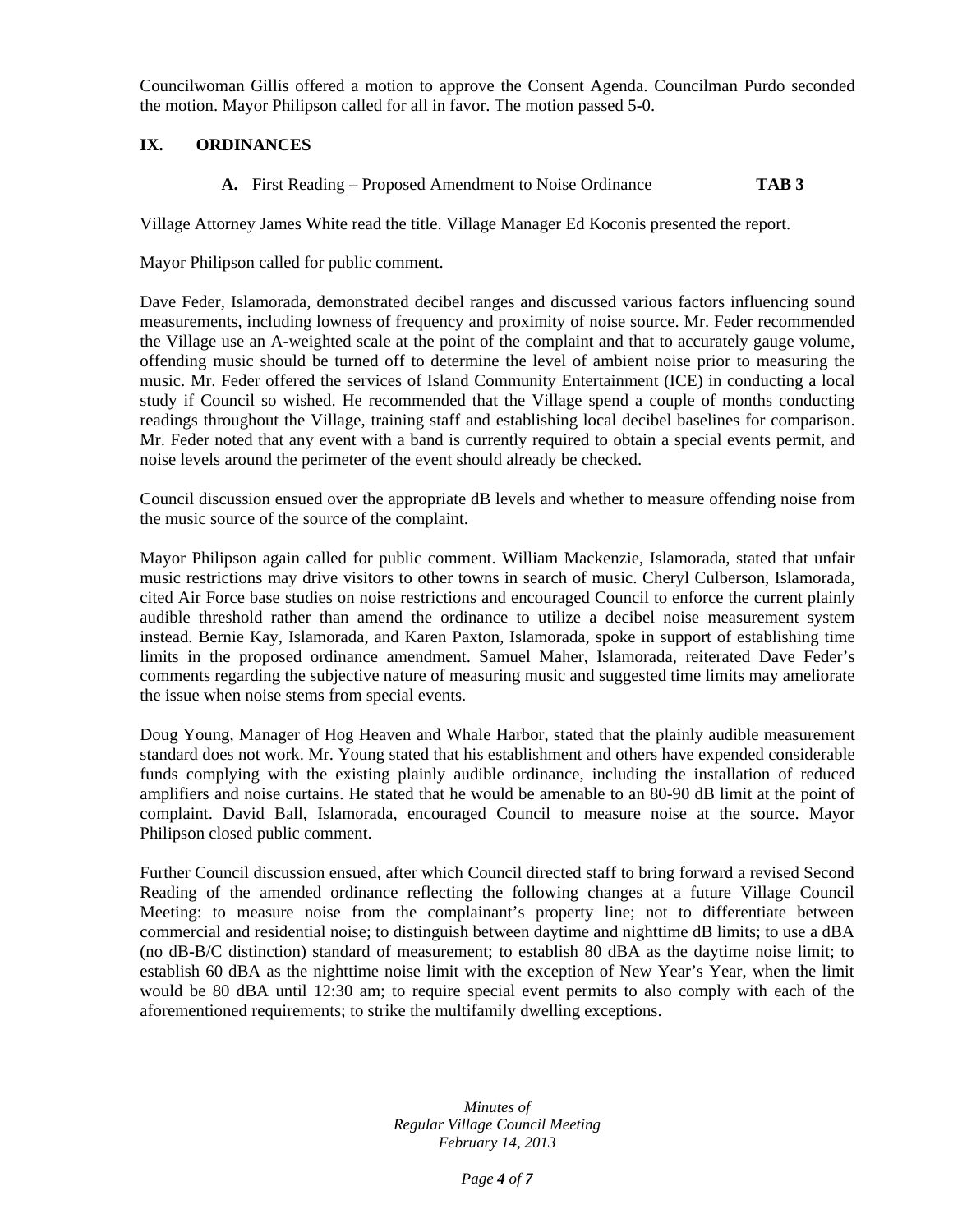Councilwoman Deb Gillis offered a motion to approve; Councilman Mike Forster seconded the motion. The motion passed 5-0.

> **B.** Second Reading – Consideration of an Ordinance Amending **TAB 4**  Chapter 2, Article IV of the Village Code, Purchasing Provisions

Village Attorney James White read the ordinance title. Finance Director Maria Aguilar presented the report. Vice Mayor Blackburn offered a motion to approve. Councilwoman Deb Gillis seconded the motion. The motion passed 5-0.

> **C.** Second Reading – Land Development Regulations Text Amendment **TAB 5**  to Off-Street Parking, Loading and Driveways Standards

Village Attorney James White read the ordinance title. Senior Planner Kevin Bond presented the report, noting a change from the First Reading to the Second in the minimum building size requiring a loading space, from 3,000 to 5,000 square feet, for office uses.

Mayor Philipson requested the loading space requirement be changed from 5,000 to 10,000 square feet for office uses, and a change of the minimum building size requiring a loading space from 0 to 10,000 square feet and reducing the loading space size from 10 feet x 50 feet to 10 feet x 25 feet for these uses between 10,000 and 19,999 square feet.

Mayor Philipson called for public comment; there was none.

Councilman Purdo offered a motion to approve as with the amendments proposed by Mayor Philipson. Councilwoman Gillis seconded the motion. The motion passed 4-1, with Vice Mayor Blackburn voting against.

> **D.** Second Reading – Proposed Code Amendment to Update Sea Turtle **TAB 6**  Nesting Protection Regulations, Standards and Related Definitions

Village Attorney James White read the title of the ordinance. Environmental Planner Susan Sprunt presented the report. Councilwoman Deb Gillis offered a motion to approve. Councilman Dave Purdo seconded the motion. The motion passed 5-0.

# **X. QUASI-JUDICIAL**

There were no quasi-judicial items.

### **XI. RESOLUTIONS**

**A.** Resolution - Approval of Nonresidential Building Permit **TAB 7**  Allocation System Ranking and Awards Quarter 1 of 2013 (Closed Noon on January 31, 2013)

Village Attorney James White read the title of the ordinance. Village Manager Ed Koconis presented the report. Councilman Forster offered a motion to approve. Councilman Purdo seconded the motion. The motion passed 5-0.

### **XII. MOTIONS**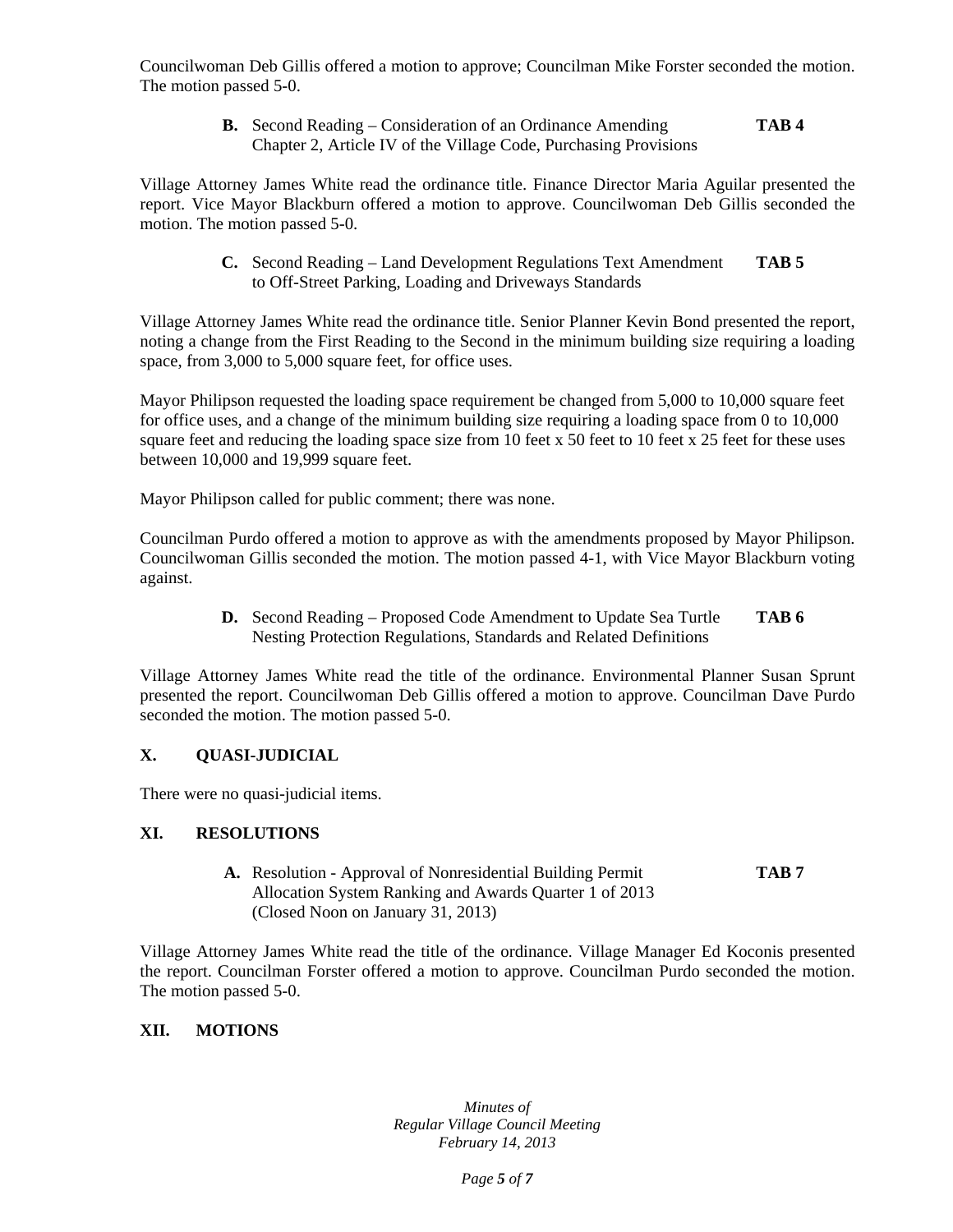No motions were made.

# **XIII. WASTEWATER MATTERS**

#### **A.** Wastewater Project Update

Wade Trim Vice President presented the project update.

Councilman Forster commended the wastewater project progress thus far in his neighborhood. Discussion ensued regarding construction status and the project schedule. Councilwoman Gillis reminded Council of the upcoming February  $27<sup>th</sup>$  & March  $5<sup>th</sup>$  public information wastewater meetings.

Mayor Philipson called for public comment. Larry Barr, North Plantation Key, inquired when notices of sewer system connection deadlines would be reissued to North Plantation Key residents. Village Manager Ed Koconis advised him that staff would seek direction from Council once NPK was fixed. Councilwoman Gillis reminded Council that the ordinance requires connection within thirty (30) days of construction completion in the local vicinity. Mayor Philipson closed public comment.

Vice Mayor Blackburn agreed with Ron Levy's earlier comment that the Village should be vigilant in protecting the Village against escalating costs related to operational increase by the Key Largo Wastewater Treatment District (KLWTD) Board, but he recommended proceeding with care in the interest of preserving the Village's working relationship with the KLWTD.

> **B.** Resolution of Intent for Levy of a Second Wastewater Non-Ad **TAB 8**  Valorem Assessment in the Remaining Service Area

Village Attorney James White read the resolution title. Finance Director Maria Aguilar presented the report.

Councilman Forster requested the Exhibit B legal description be revised to more clearly exclude NPK Phases I & II. Village Attorney Nina Boniske advised Council that the Notice of Intent as-is is legally sufficient and meets the statutory requirements to get on the tax bill.

Mayor Philipson called for public comment; there was none.

Councilwoman Deb Gillis offered a motion to approve; Councilman Dave Purdo seconded the motion. The motion passed 5-0.

### **XIV. MAYOR / COUNCIL COMMUNICATIONS**

Mayor Philipson invited Councilman Forster to open discussion. Councilman Forster requested Council discuss the Village Manager's contract at the February 28, 2013 Regular Village Council Meeting and determine how to proceed with conducting the Village Manager's annual evaluation. Discussion ensued regarding evaluation procedures. Village Attorney Nina Boniske advised Council that a written evaluation is not required and that oral evaluations would suffice. She also reminded Council that changes to the Village Manager's contract must be agreed upon bilaterally and that contract amendments may be proposed at any time.

Vice Mayor Blackburn further detailed the Everglades National Park's General Management Plan efforts. Councilman Forster noted that the size of the Community Center may not be sufficient to accommodate the expected turnout at the public meeting.

> *Minutes of Regular Village Council Meeting February 14, 2013*

> > *Page 6 of 7*